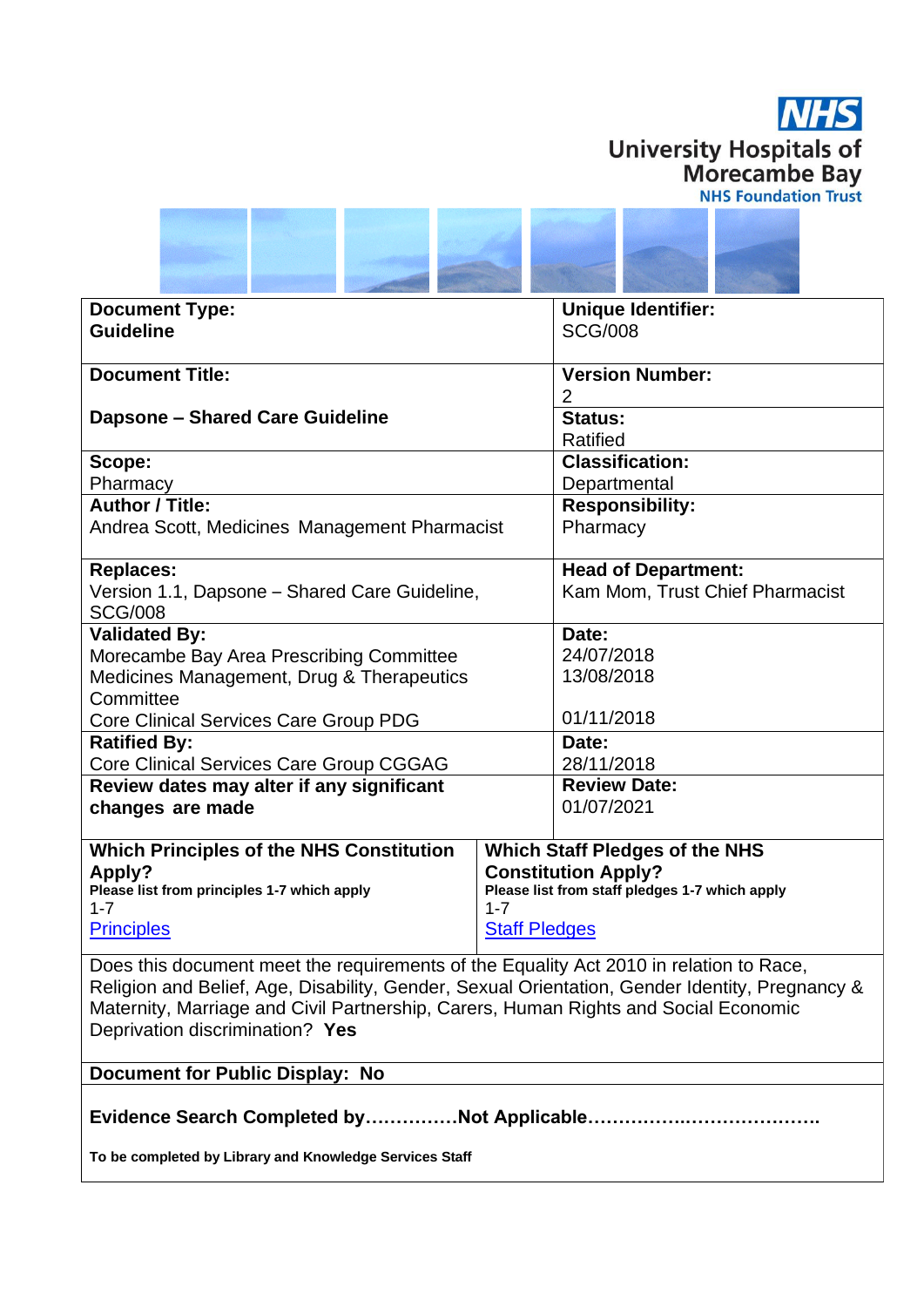## $SHARED$  **CARE GUIDELINE**

## **Drug: DAPSONE**

| <b>Introduction</b><br>Dose &                    | Indication: Licensed: Dermatitis Herpetiformis and other dermatoses<br><b>Unlicensed: Vasculitis</b><br>Background: Dapsone is an antibacterial which inhibits the synthesis of folic acid. It<br>has been shown to be beneficial for a range of dermatoses and is first line therapy<br>for Dermatitis herpetiformis, The early side effects are haematological and are dose<br>related. Peripheral neuropathy although an uncommon side effect is clinically<br>significant due to its frequent subtle onset and the high potential for long term<br>persistence even after the cessation of therapy.<br>Dapsone is available in 50mg and 100mg tablets.                                                                                                                                                                                                                                                                                                                                                                                                                                                                                                                                                                                                                                                                                          |  |
|--------------------------------------------------|-----------------------------------------------------------------------------------------------------------------------------------------------------------------------------------------------------------------------------------------------------------------------------------------------------------------------------------------------------------------------------------------------------------------------------------------------------------------------------------------------------------------------------------------------------------------------------------------------------------------------------------------------------------------------------------------------------------------------------------------------------------------------------------------------------------------------------------------------------------------------------------------------------------------------------------------------------------------------------------------------------------------------------------------------------------------------------------------------------------------------------------------------------------------------------------------------------------------------------------------------------------------------------------------------------------------------------------------------------|--|
| <b>Administration</b>                            | For dermatitis herpetiformis commence 50mg daily and increase gradually up to 300mg<br>daily if required. Once lesions have begun to subside, the dose should be reduced to a<br>minimum as soon as possible, usually 25 to 50mg daily, which may be continued for a<br>number of years. Maintenance dose can often be reduced in patients on a gluten free diet.                                                                                                                                                                                                                                                                                                                                                                                                                                                                                                                                                                                                                                                                                                                                                                                                                                                                                                                                                                                   |  |
| <b>Secondary Care</b><br><b>Responsibilities</b> | 1. Confirm the diagnosis.<br>2. Discuss the benefits and side effects of treatment with the patient. Ensure that<br>the patient understands which warning symptoms to report and give patient<br><b>BAD leaflet on Dapsone</b><br>3. Perform baseline neurological assessment in order to detect subsequent<br>development of peripheral neuropathy. This should include: 10g filament test of<br>sensory function, 128 Hz tuning fork to test vibration, testing ankle jerk and<br>muscle strength of lower limbs.<br>4. Perform pre-treatment screening (FBC and LFTs. In addition, G6PD levels in<br>patients of Middle and Far Eastern origin).<br>Ensure the patient understands the required blood monitoring<br>5.<br>Provide the patient with a monitoring and dosage record booklet and ensure that<br>6.<br>the patient knows when and where to attend for monitoring. . Encourage the<br>patient to take responsibility for ensuring that results of tests are entered in the<br>monitoring booklet.<br>Arrange shared care with the patient's GP.<br>7.<br>Review the patient regularly to monitor the patient's response to therapy and to<br>8.<br>exclude peripheral neuropathy.<br>Advise the GP on dose adjustments and when to stop treatment.<br>9.<br>10. Ensure that clear backup arrangements exist for GPs to obtain advice. |  |
| <b>Primary Care</b><br><b>Responsibilities</b>   | Provide the patient with the prescriptions for Dapsone<br>1.<br>Ensure patient is having blood monitoring according to schedule (see later)<br>2.<br>Liaise with secondary care if there are any clinical concerns<br>3.<br>Act on any abnormal blood investigations as indicated below<br>4.                                                                                                                                                                                                                                                                                                                                                                                                                                                                                                                                                                                                                                                                                                                                                                                                                                                                                                                                                                                                                                                       |  |